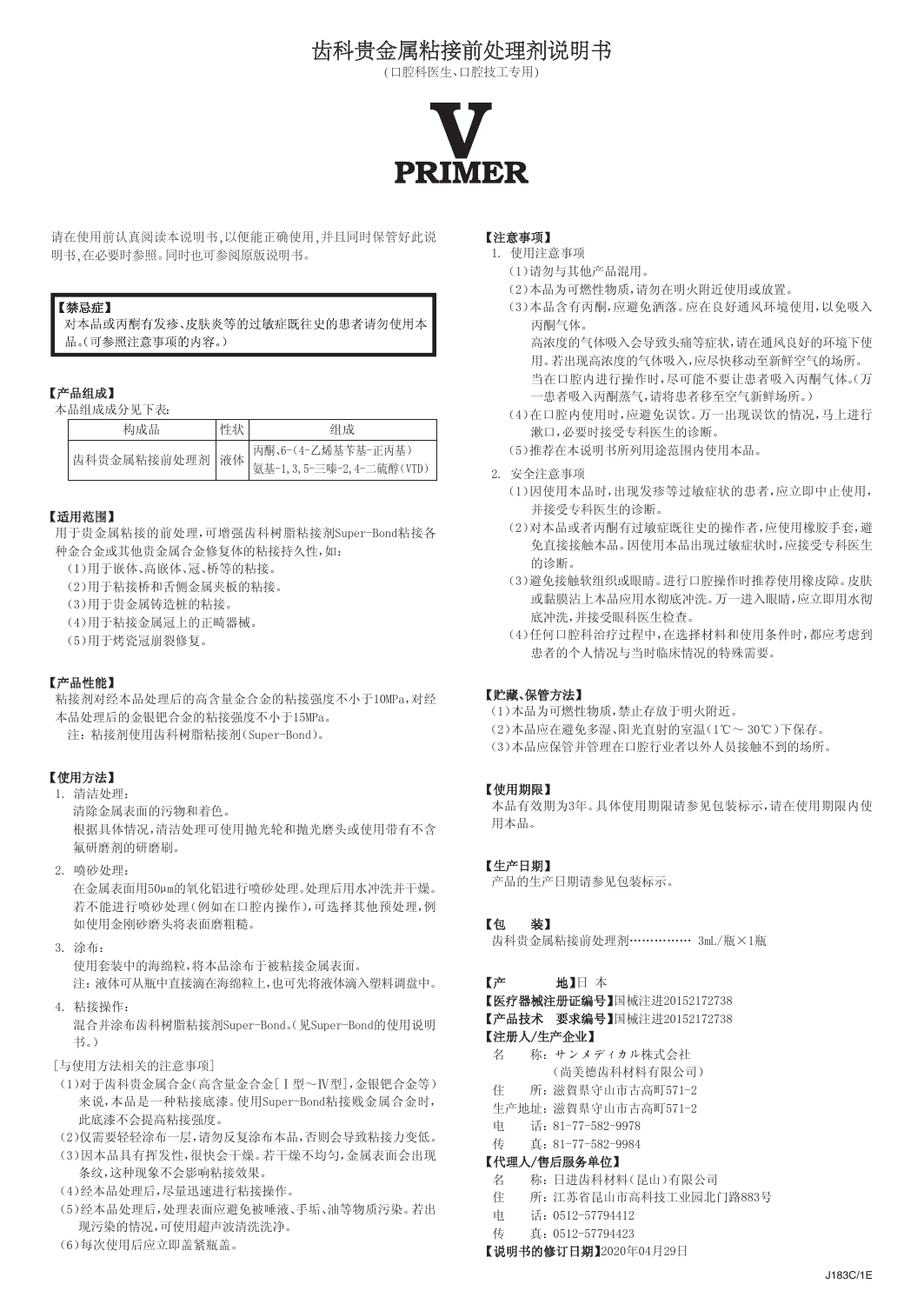# A red<sup>30°</sup> 茶 V **PRIMER**

# E<sub>N</sub>

**INSTRUCTIONS** MORTANT :<br>IMPORTANT :<br>READ ALL INSTRUCTIONS THOROUGHLY BEFORE USE.<br>KEEP THIS LEAFLET AND REFER TO IT PERIODICALLY. **Dental Prosthesis Priming Agent** 

#### **V-PRIMER**

FOR DENTIST OR DENTAL TECHNICIAN USE ONLY

#### **1. Product overview**

V-PRIMER is a one-component primer for bonding to precious metals (including Au/Ag/Pd alloys). It is based on the developed adhesive monomer called "VTD"\*, a derivative of triazine dithiol.

To improve the bond durability to precious alloy, simply coat the metal surface with V-PRIMER prior to applying Super-Bond or any other adhesive resin cement. V-PRIMER eliminates the need for other bond-enhancing steps, such as heat treatment or tin plating.

\* 6-(4-vinyl benzyl-n-propyl)amino-1,3,5-triazine-2,4-dithiol

#### **Indications:**

V-PRIMER is an adhesive primer for precious dental alloys: High gold (Type I-Type IV), Au/Ag/Pd alloys, etc. The primer does not enhance Super-Bond's adhesion to non-precious alloys.

#### **2. Components**

V-PRIMER ------------------1×3mL

Attached document: Instructions

#### **3. Compositions**

Aceton, Thiol monomer.

# **4. Precautions**

# **4.1 Safety**

- This product contains substances that may cause allergic reactions. Read the following points below.
- 1.V-PRIMER should not be used by clinicians/dental technicians or on patients who are acetone-sensitive.
- 2. Acetone is highly volatile. Use only in well ventilated area, and avoid inhaling the vapor. When applied intraorally, care should be taken to prevent inhalation of excessive vapor by the patient. (If a patient inhaled the vapor, move the patient to fresh air.)
- 3. Avoid contact with soft tissue or eye. A rubber dam is recommended for intraoral use.
- 4. Contaminated skin or mucosa should be rinsed with water thoroughly. If V-PRIMER enters the eye, rinse thoroughly with water immediately. The patient should then be examined by an ophthalmologist.
- 5. Be sure to wear dental gloves.
- 6. Avoid accidental ingestion while applying and rinsing this material. If ingested, the patient must seek medical attention.
- 7. Use V-PRIMER only for the applications recommended in this leaflet.

#### **4.2 Storage**

- 1. Store V-PRIMER in a cool (1 30˚C), dark place. Avoid high temperature, high humidity and direct sunlight.
- 2. Product lifetime can be shortened depending on the circumstances of use. Read all provided instructions carefully before use.
- 3. Recap immediately after each use to prevent evaporation of the highly volatile liquid.
- 4. V-PRIMER is flammable. Do not store where it may be exposed to open flame.

#### **4.3 Disposal**

Dispose of empty container and package in according with local regulations.

*As in any dental treatment, the patient's individual constitution and the unique requirements of clinical case at hand must be considered before selecting materials and conditions for use.*

#### **5. How to use**

**Cleaning**

Remove contaminants and stains from metal surface. Depending on the case at hand, cleaning may require use of abrasive wheels and points or a prophy cup with non-fluoride pumice.

#### **Sandblasting**

Air-abrade the metal surface with 50-micron aluminum oxide.

# Rinse thoroughly and dry.

- Do not allow the blasted surface to become contaminated by oil, saliva, etc. If the surface has been contaminated by oil or grease, it may be cleaned in an ultrasonic cleaner.
- If sandblasting cannot be applied as in case of intraoral treatment, apply an alternative pretreatment such as use of carborundum point.

#### **Application of V-PRIMER**

Using a sponge pledget in the kit, apply V-PRIMER to the metal surface to be bonded. (Note: A drop may be expressed directly from the bottle to the pledget, or the liquid may first be placed in a plastic dispensing dish.)

- A single thin application is sufficient. There is no need to apply twice. Due to irregular drying, the metal surface may appear striped after V-PRIMER application. This discoloration does not affect the bonding performance.
- V-PRIMER dries almost instantly, so you can proceed directly to the application of the Super-Bond.
- V-PRIMER has to use immediately. V-PRIMER is volatile. Use quickly after dispensing

#### **Bonding procedure**

Apply the adhesive resin cement according to the IFU of the product to be used (for example, dental adhesive cement "Super-Bond").

• Avoid contamination of the primed metal surface.

• To avoid contamination, do not mix the components with other materials.

#### **6. Clinical Applications**

V-PRIMER is an effective primer that enhances the bond strength of Super-Bond to any gold or other precious metal restoration, such as:

- 1. Inlays, onlays, crowns, bridges, etc.
- 2. Adhesion bridges and adhesion splints
- 3. Precious cast metal posts
- 4. Orthodontic appliances to full metal crowns

5. Intraoral repair of worn acrylic veneers or fractured ceramometal crowns

(In this application, a thin layer of Super-Bond mixed with the opaque powder is applied to the primed metal. After the Super-Bond has cured, rebuild the facing with composite.)